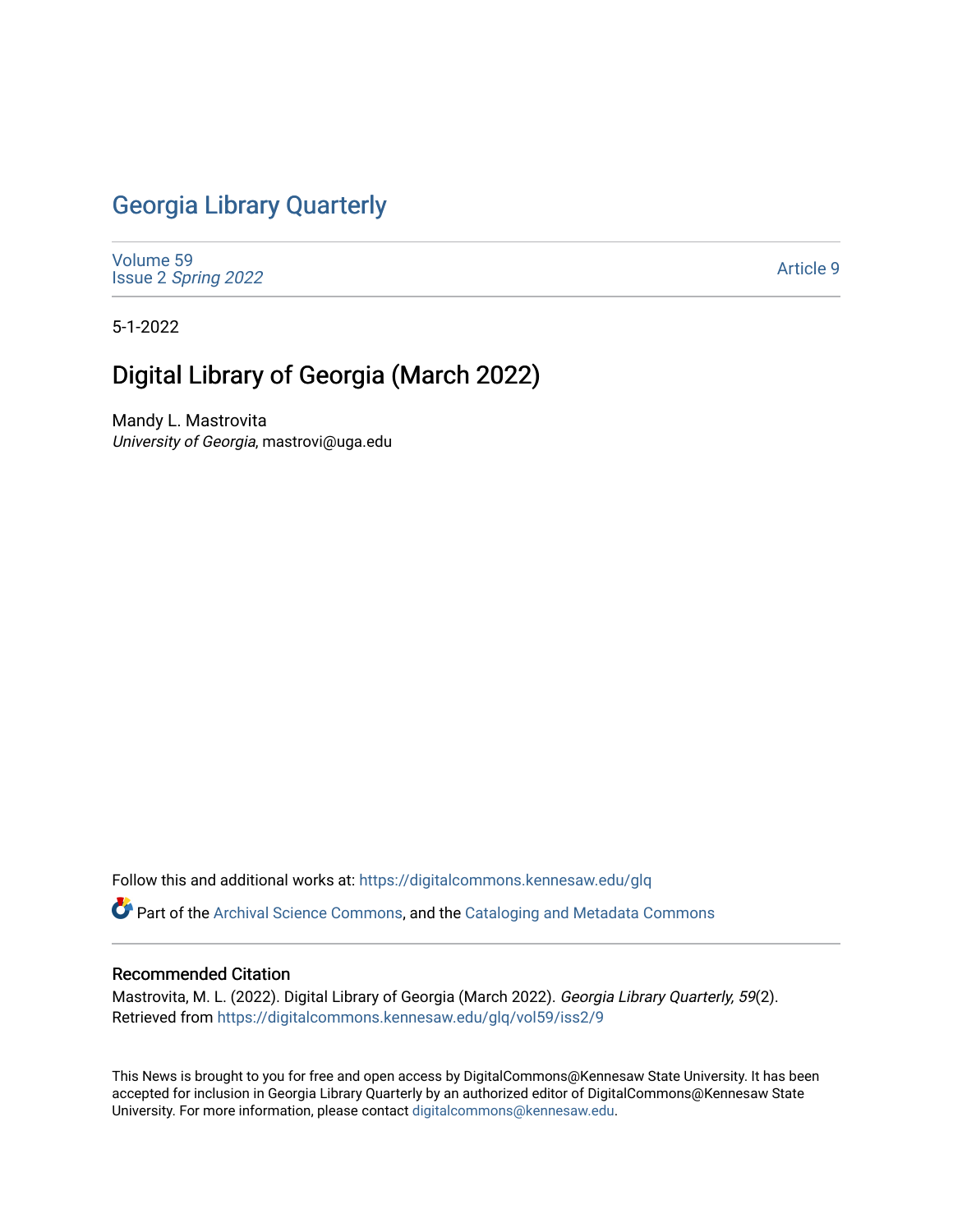

### **Digital Library of Georgia (March 2022)**

#### *The Mission Messenger* **Is Now Available Freely Online**

19th- and 20th-century issues from the journal of the largest group of Protestant women in the world are now available freely online. Mercer University Special Collections and Archives have partnered with the Digital Library of Georgia (DLG) to digitize Mercer's run of the [Mission](https://usg.us20.list-manage.com/track/click?u=344ecc2c1b225f98f8389ce71&id=398a438d04&e=ed217ce677)  [Messenger](https://usg.us20.list-manage.com/track/click?u=344ecc2c1b225f98f8389ce71&id=398a438d04&e=ed217ce677) from 1895–1921, published monthly by the Woman's Baptist Missionary Union of Georgia (WBMU), more commonly known today as simply the [Woman's Missionary Union](https://usg.us20.list-manage.com/track/click?u=344ecc2c1b225f98f8389ce71&id=f1afd54a8f&e=ed217ce677) [\(WMU\).](https://usg.us20.list-manage.com/track/click?u=344ecc2c1b225f98f8389ce71&id=f1afd54a8f&e=ed217ce677)



*Image courtesy of Mercer University Archives and Special Collections*

The Mission Messenger was digitized and described as part of the DLG's [competitive](https://usg.us20.list-manage.com/track/click?u=344ecc2c1b225f98f8389ce71&id=22d621e532&e=ed217ce677)  [digitization subgrant program,](https://usg.us20.list-manage.com/track/click?u=344ecc2c1b225f98f8389ce71&id=22d621e532&e=ed217ce677) broadening partner participation amongst nonprofit cultural heritage institutions across the state. The collection was transferred to Mercer directly by the WMU, making it likely the most complete run of the Mission Messenger for the period.

Starting from a handful of women in 1888 as the WBMU, the organization became the largest Protestant group for women in the world, with a membership of approximately one million. It was also the first—and remains the largest—body of organized laity in the Southern Baptist Convention.

Women's organizations like the WBMU played a significant role in American life during the 19th and early 20th centuries, mobilizing women to raise money for Southern Baptist missions worldwide.

Written contributions to the *Mission Messenger* came from a broad variety of WBMU members across the state. One of its most famous contributors was [Mary Emily Wright Wilbur,](https://usg.us20.list-manage.com/track/click?u=344ecc2c1b225f98f8389ce71&id=1934057599&e=ed217ce677) a notable female leader of fin de siècle Georgia and the first member of WBMU leadership, who served as one of the publication's early editors from 1899–1906.

Although consigned to the private sphere of the home by law and custom, women influenced the public sphere of policy and society through organizations dedicated to causes such as temperance, poverty relief, antislavery, and suffrage, among others.

Reports from local church chapters, adult and children's programming suggestions, letters to